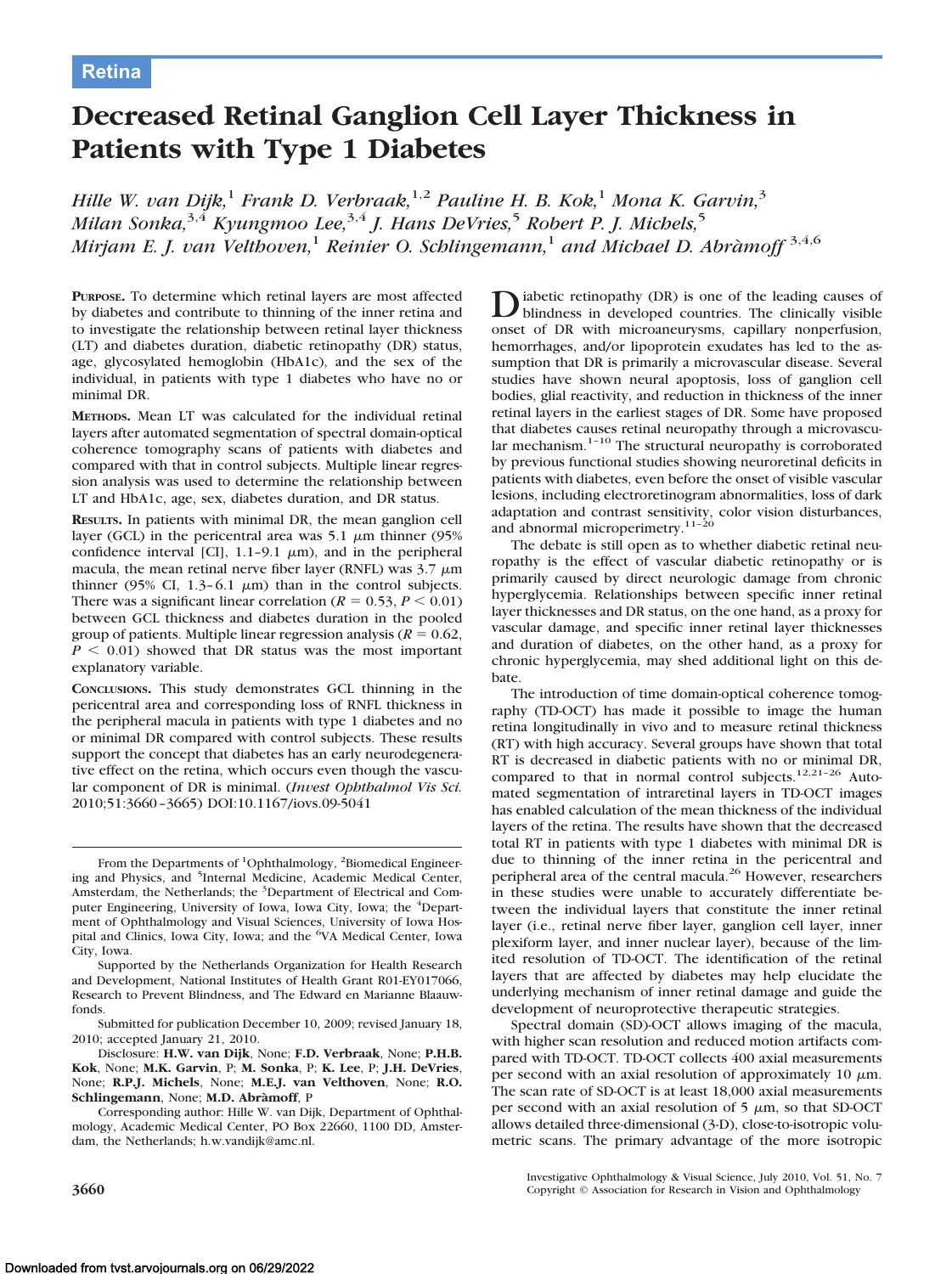imaging in measuring retinal thickness is that fewer assumptions have to be made about the tissue between measured samples, potentially leading to more accurate RT measurements. The high resolution of SD-OCT allows for enhanced definition of the retinal layers. We have recently developed a fully three-dimensional, automated algorithm to segment multiple surfaces in SD-OCT scans in the retina based on differences in refractive index, with an accuracy comparable to that of human experts.<sup>27</sup>

The purpose of this study was twofold: to determine in detail which retinal layers are most affected by diabetes and contribute to the thinning of the inner retina and to investigate the possible relationship between thinning of the inner retina and duration of diabetes mellitus (DM), DR status, age, glycosylated hemoglobin (HbA1c), and the sex of the individual, by using high-resolution SD-OCT and retinal layer segmentation in patients with type 1 diabetes and no or minimal DR compared with normal control subjects.

## **MATERIALS AND METHODS**

#### **Patients**

Patients recruited from the outpatient clinic of the department of Internal Medicine at the Academic Medical Center (University Hospital, Amsterdam, the Netherlands) between July 2004 and June 2005 and participating in an ongoing longitudinal observational study, were asked to participate in this observational cross-sectional study. Normal control subjects were age-matched with patients; did not have a diagnosis of any ocular disease, diabetes, or other systemic disease; and were randomly recruited from persons accompanying patients visiting the outpatient clinic of the Department of Ophthalmology. The study adhered to the tenets of the Declaration of Helsinki. Investigative Review Board approval was obtained at both the AMC and the University of Iowa, and all participants gave written informed consent.

Patients were included if they had a diagnosis of type 1 DM and either no DR or minimal DR, as determined by a retinal specialist through indirect fundoscopy, slit lamp stereo biomicroscopy, and stereoscopic fundus photography. Minimal DR was defined as the presence of at least one microaneurysm and/or hemorrhage in the central retina in the absence of peripheral lesions (stage 2 of the International Clinical Diabetic Retinopathy Disease Severity Scale [IC-DRSS]).<sup>28</sup> No DR was defined as no microaneurysms in the central retina and no lesions in the periphery (stage 1 of the ICDRSS). Exclusion criteria were refractive errors more than  $S+5$  D or less than  $S-8$ D, visual acuity below 20/25, significant media opacity, previous ocular surgery, and a previous diagnosis of glaucoma, uveitis, or retinal disease. Visual acuity was measured with an Early Treatment Diabetic Retinopathy Study chart at 4 m. Best corrected visual acuity was recorded as the Snellen equivalent. After pupil dilation with 0.5% phenylephrine hydrochloride and 0.1% tropicamide, both eyes were examined with stereoscopic slit lamp biomicroscopy with a handheld lens (SuperField; Volk Optical, Inc., Mentor, OH) for signs of DR, and OCT images were obtained (3-D OCT-1000; Topcon Corp., Tokyo,

Japan). In addition, stereoscopic fundus photographs were taken (TRC-50IX; Topcon Corp.). Age, sex, duration of diabetes (in years), and mean HbA1c were obtained from the patients' charts. The mean HbA1c was calculated from all HbA1c measurements in the year preceding the ophthalmic examination.

# **OCT Imaging and Layer Segmentation**

Subjects were imaged with SD-OCT (3-D OCT-1000; Topcon Corp.). A 3-D volume scan protocol ( $6 \times 6 \times 2.2$  mm), consisting of 128 (*y*), to 512  $(x)$ , to 650  $(z)$  voxels, was used. Nine intraretinal surfaces were segmented in all subjects by our algorithm, which is a fully 3-D graph search approach.<sup>27</sup> This graph-theoretic approach detects the optimal set of feasible 3-D surfaces in the OCT volume with respect to a cost function. The cost function definition defines the better of two feasible surface sets. Intuitively, for each surface, a "cost'' is assigned to each voxel, to reflect the unlikelihood (the complement of the likelihood) that the voxel belongs to a particular surface, with the surface cost being defined as the cost summation of all surface voxels. The cost of a set of feasible surfaces is defined by summation of the individual surface costs. In this work, the cost functions were defined by 3-D edge detectors that favor a dark-to-light or a light-to-dark transition. As an example, consider the use of a 3-D edge detector favoring a dark-tolight transition for the internal limiting membrane. This approach corresponds to defining the surface at the points in which the intensity changes from a dark to a light intensity, subject to the feasibility constraint that the defined 3-D surface is smooth and appropriately interacts with the other detected surfaces (e.g., the surface is not allowed to cross a second surface or make large jumps in position).

The layers that could be identified between intraretinal surfaces were interpreted as follows (from the inner to outer surface, as labeled in Fig. 1): A, retinal nerve fiber layer (RNFL); B, ganglion cell layer (GCL); C, inner plexiform layer (IPL); D, inner nuclear layer (INL); E, outer plexiform layer (OPL); F, outer nuclear layer (ONL)+inner segment photoreceptors (IS); G, outer segment photoreceptors (OS); and H, retinal pigment epithelium (RPE).

## **Thickness Measurement of the Separate Layers**

After automated segmentation of the retinal layers, one of the authors (HvD) who was masked to the status of diabetes and demographic features, defined two retinal areas: the pericentral area, a donut-shaped ring centered on the fovea with an inner diameter of 1 mm and an outer diameter of 3 mm, and the peripheral area, with an inner diameter of 3 mm and outer diameter of 6 mm. The mean thickness of each layer in the pericentral and peripheral areas was calculated automatically with ImageJ 1.41, a public domain, Java-based imageprocessing program developed by Wayne Rasband at the National Institutes of Health.29

## **Statistical Analysis**

Analysis of variance (ANOVA) was used to assess differences in mean age between diabetic patients with no and minimal DR and controls (SPSS 16.0.2 for Windows; SPSS, Chicago, IL). Mean HbA1c and dura-



**FIGURE 1.** Macular B-scan with intraretinal surfaces, as indicated by the colored lines and corresponding retinal layers. A, RNFL; B, GCL; C, IPL; D, INL; E, OPL; F, ONL+IS; G, OS; and H, RPE.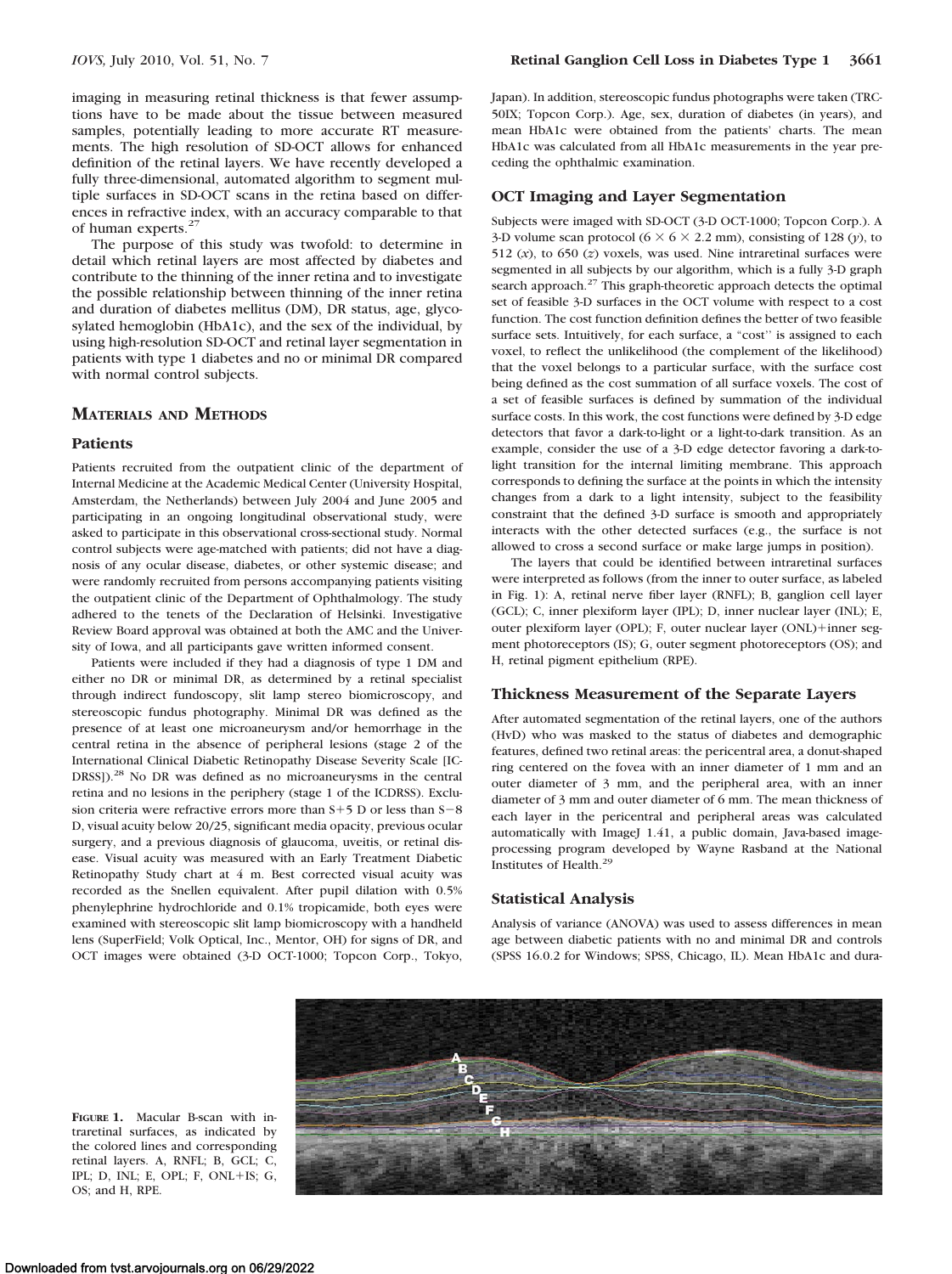**TABLE 1.** Demographics of Patients with Type 1 Diabetes and No or Minimal DR and Control Subjects

| <b>Parameters</b> | No DR         | <b>Minimal DR</b> | <b>Control Subjects</b> |
|-------------------|---------------|-------------------|-------------------------|
|                   | $(n = 19)$    | $(n = 20)$        | $(n = 40)$              |
| Age, y            | $30 \pm 11$   | $37 \pm 10$       | $33 \pm 9$              |
| Sex, M:F          | 7:12          | 10:10             | 24:16                   |
| Duration of DM, y | $14 \pm 7^*$  | $22 \pm 10^*$     | NA                      |
| HbA1c, $%$        | $8.4 \pm 1.5$ | $8.3 \pm 0.8$     |                         |

Data are the mean micrometers  $\pm$  SD for all subjects in each group. NA, not applicable; —, not performed.

\* Significant difference as compared between the patients with type 1 DM with minimal DR and no DR.

tion of diabetes were compared between patients with no and minimal DR by using the unpaired *t*-test.

Mean RT and mean layer thickness (LT) of diabetic patients with minimal DR, diabetic patients with no DR, and control subjects were compared by ANOVA, followed by a Bonferroni post hoc analysis to correct for multiple comparisons.

Confidence intervals were computed at the  $P = 0.05$  level. Correlation analysis between LT differences and duration of diabetes was performed by calculating the Pearson correlation coefficient. A multiple linear regression model was used to determine the relationship between retinal LT, duration of DM and DR status, while correcting for HbA1c, age, and sex.

## **RESULTS**

## **Demographics**

In total, 40 patients with type 1 diabetes were included, of which 38 have already been described in a previous study in which TD-OCT was used instead of SD-OCT.<sup>26</sup> Nineteen patients had no DR and 20 had minimal DR. There was a significant difference in mean duration of diabetes  $(P = 0.01)$  between the patients with minimal DR and those with no DR (Table 1). There was no significant difference in age and sex in the both patient and control groups. Patients were in average glycemic control (mean HbA1c =  $8.4\%$ ; SD = 1.2%).

#### **Retinal LT Analysis**

**Differences in Regional Retinal LT.** The differences (in micrometers) in regional retinal LT between patients with type 1 DM and no or minimal DR and normal control subjects in the pericentral and peripheral areas of the macula are given in Tables 2 and 3. Significant differences were found in the GCL in the pericentral area of the macula, which was  $5.1 \mu m$ thinner in patients with minimal DR than in normal control subjects (95% confidence interval [CI], 1.1–9.1). The RNFL in the peripheral area of the macula was  $3.7 \mu m$  thinner in patients with minimal DR than in the normal control subjects (95% CI, 1.  $3-6.1$ ). The other retinal layers did not show a significant difference in LT. Patients with diabetes but no DR showed no significant differences in any LT in any area compared with normal control subjects.

**Relationships between GCL and RNFL.** In the pooled population of patients with no or minimal DR, the relationship between individual LTs was assessed. There was a significant and marked linear correlation  $(R = 0.54, P \le 0.01)$  between GCL thickness in the pericentral area of the macula and RNFL thickness in the peripheral area of the macula (Fig. 2), in all patients with diabetes.

**Relationship between GCL Thickness and Duration of DM.** In the pooled population of patients with no or minimal DR, the relationship was assessed between GCL thickness and duration of diabetes. GCL thickness versus duration of diabetes, not corrected for HbA1c, age, sex, and retinopathy status is plotted in Figure 3, showing a significant inverse linear correlation between GCL thickness and duration of diabetes.

**Relationship between GCL Thickness and Duration of DM, Retinopathy Status, Age, HbA1C, and Sex.** A multiple linear regression model was used to assess the relationship between GCL thickness, duration of diabetes, and DR status, while correcting for HbA1c, age, and sex. In Table 4 the standardized coefficients of the explanatory variables—HbA1c, age, sex, duration of DM, and retinopathy status— using GCL thickness as the dependent variable are presented, which shows the DR status to be the best explanatory variable.

## **DISCUSSION**

The findings in this study demonstrate that, in this population, the GCL in the pericentral area and the RNFL in the peripheral area of the macula were thinner in patients with minimal DR than in normal control subjects. There was a significant linear correlation between the GCL thickness in the pericentral area and the RNFL thickness in the peripheral area of the macula. The duration of DM was correlated significantly and inversely with GCL thickness. In the multiple linear regression analysis including age, sex, HbA1c, diabetes duration, and DR status, DR status was the most important explanatory variable.

The results suggest that the thinning of the inner retina in patients with minimal retinopathy, which we described earli $er<sub>1</sub><sup>26</sup>$  is caused primarily by a thinning of the GCL in the pericentral area of the macula, and secondary thinning of the RNFL more peripherally in the macula, because of axonal loss from the central ganglion cells. The ganglion cell axons in the RNFL travel in bundles toward the optic nerve head without any tendency to cross to adjacent bundles or disperse.<sup>30</sup> Therefore, the most pronounced difference in RNFL thickness due to

**TABLE 2.** Mean Layer Thickness Measurements of the Individual Intraretinal Layers in the Pericentral Area of the Macula in Patients with Type 1 DM and No or Minimal DR Compared with Control Subjects

| <b>Parameters</b> | No DR<br>$(n = 19)$ | Mean<br><b>Difference</b> | 95% CI       | <b>Minimal DR</b><br>$(n = 20)$ | <b>Mean</b><br><b>Difference</b> | 95% CI       | <b>Control</b><br>Subjects $(n = 40)$ |
|-------------------|---------------------|---------------------------|--------------|---------------------------------|----------------------------------|--------------|---------------------------------------|
| <b>RNFL</b>       | 23.6                | $\Omega$                  | $-1.4 - 1.4$ | 22.3                            | 1.3                              | $-0.1 - 2.7$ | 23.6                                  |
| <b>GCL</b>        | 50.8                | $-1.4$                    | $-5.5 - 2.7$ | 44.3                            | 5.1                              | $1.1 - 9.1$  | 49.4                                  |
| <b>IPL</b>        | 40.2                | $\Omega$                  | $-2.6 - 2.6$ | 38.1                            | 2.1                              | $-0.4 - 4.6$ | 40.2                                  |
| <b>INL</b>        | 38.6                | $-0.9$                    | $-3.2 - 1.4$ | 36.3                            | 1.4                              | $-0.9-3.7$   | 37.7                                  |
| <b>OPL</b>        | 30.0                | 0.3                       | $-2.6 - 3.0$ | 31.4                            | $-1.1$                           | $-4.0 - 1.6$ | 30.3                                  |
| $ONL+IS$          | 88.3                | 2.6                       | $-4.7-9.8$   | 88.1                            | 2.8                              | $-4.3 - 9.9$ | 90.9                                  |
| OS.               | 24.2                | 0.3                       | $-1.9-2.4$   | 24.9                            | $-0.4$                           | $-2.5 - 1.7$ | 24.5                                  |
| <b>RPE</b>        | 36.7                | $-1.6$                    | $-3.4-0.2$   | 35.7                            | $-0.6$                           | $-2.4-1.1$   | 35.1                                  |

Data are the mean micrometers  $\pm$  SD for all subjects in each group. The bold data indicate a statistically significant difference between patients and control subjects ( $P \leq 0.01$ ).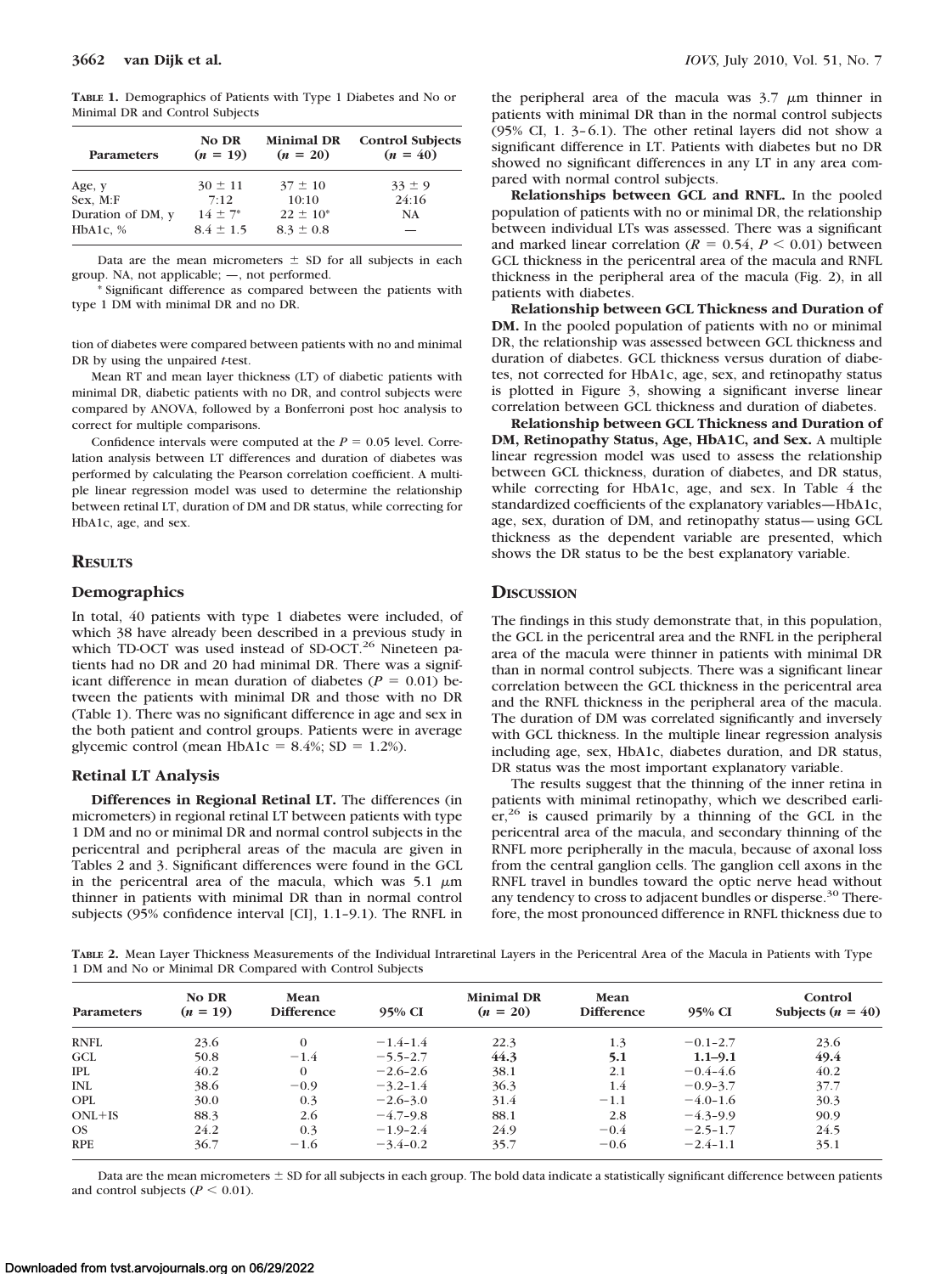| TABLE 3. Mean Layer Thickness Measurements of the Individual Intraretinal Layers in the Peripheral Area of the Macula in Patients with Type 1 |  |  |  |  |  |
|-----------------------------------------------------------------------------------------------------------------------------------------------|--|--|--|--|--|
| DM and Minimal or No DR Compared with Control Subjects                                                                                        |  |  |  |  |  |

| <b>Parameters</b> | <b>No DR</b><br>$(n = 19)$ | Mean<br><b>Difference</b> | 95% CI       | <b>Minimal DR</b><br>$(n = 20)$ | Mean<br><b>Difference</b> | 95% CI       | Control<br><b>Subjects</b><br>$(n = 40)$ |
|-------------------|----------------------------|---------------------------|--------------|---------------------------------|---------------------------|--------------|------------------------------------------|
| <b>RNFL</b>       | 35.8                       | 0.8                       | $-1.7-3.1$   | 32.9                            | 3.7                       | $1.3 - 6.1$  | 36.6                                     |
| GCL               | 30.5                       | $-0.6$                    | $-2.8-1.5$   | 28.7                            | 1.2                       | $-0.9-3.3$   | 29.9                                     |
| <b>IPL</b>        | 34.9                       | 0.2                       | $-2.5 - 2.8$ | 32.9                            | 2.2                       | $-0.4 - 4.7$ | 35.1                                     |
| <b>INL</b>        | 30.5                       | $-0.6$                    | $-2.5 - 1.2$ | 28.9                            | 1.0                       | $-0.8 - 2.8$ | 29.9                                     |
| <b>OPL</b>        | 25.3                       | 0.2                       | $-1.1 - 1.4$ | 26.0                            | $-0.5$                    | $-1.7-0.7$   | 25.5                                     |
| $ONL+IS$          | 73.4                       | 2.3                       | $-3.2 - 7.7$ | 74.6                            | 1.1                       | $-4.3 - 6.4$ | 75.7                                     |
| $OS^*$            | 24.6                       | $-1.0$                    | $-3.5 - 1.6$ | 23.0                            | 0.6                       | $-1.9-3.1$   | 23.6                                     |
| <b>RPE</b>        | 33.5                       | $-0.8$                    | $-2.8-1.3$   | 34.2                            | $-1.5$                    | $-3.4-0.5$   | 32.7                                     |

Data are the mean micrometers  $\pm$  SD for all subjects in each group. The bold data indicate a statistically significant difference between patients and control subjects ( $P \leq 0.01$ ).

\* Minimal DR,  $n = 16$ ; no DR,  $n = 14$ ; healthy control subjects,  $n = 31$ , measurements with artifacts excluded.

loss of ganglion cells in the pericentral area is expected to be found in the nasal region of the peripheral area of the macula. This result was confirmed in an additional analysis showing a significant difference in RNFL thickness  $(5.5 \mu m; 95\% \text{ CI},$ 1–9.9) in the nasal region of the peripheral area of the macula in patients with minimal DR compared with that in normal control subjects, whereas the difference in the temporal region was minimal (0.4  $\mu$ m; 95% CI, -1.7-2.4).

The results indicate an early neurodegenerative effect on the retina in diabetes, which occurs, even though the vascular component of diabetic retinopathy remains minimal. The mean duration of DM in patients with minimal DR in this study was 8 years longer than that in the patients without DR (Table 1). This result shows that both processes, DR and neurodegeneration, develop slowly over time and that both are late complications of DM, which suggests that both processes are closely linked. However, the exact nature of their interdependence is not known. Each process, once established, probably contributes to the progression of the other. Therefore, neuronal apoptosis may be an important target for new therapeutic interventions.

The significant linear correlation between GCL thickness and duration of diabetes suggests that neurodegeneration loss of GCL—is primarily caused by a prolonged disturbance of the glucose metabolism, perhaps even irrespective of the presence of vasculopathy. Figure 3 shows that longer duration of DM without DR can result in a relatively thin GCL. This assumption is in line with results in earlier reports. A previous study showed that, in diabetic patients with no or mild DR, the macular and foveal thickness is significantly thinner with longer duration of DM.<sup>21</sup> Moreover, neuroretinal functional deficits, such as an abnormal electroretinogram, loss of dark adaptation and contrast sensitivity, color vision disturbances, and abnormal microperimetry were described in several studies in patients with diabetes before the onset of visible vascular lesions.11–20 As the inner retina is part of the central nervous system, the results are also in line with the findings of a



**FIGURE 2.** Correlation between pericentral GCL and peripheral RNFL thicknesses in patients with type 1 diabetes and minimal or no DR (*R*  $0.54, P \leq 0.01$ ).



**FIGURE 3.** Correlation between GCL thickness and duration of diabetes in patients with type 1 diabetes and minimal or no DR ( $R = 0.53$ ,  $P < 0.01$ ).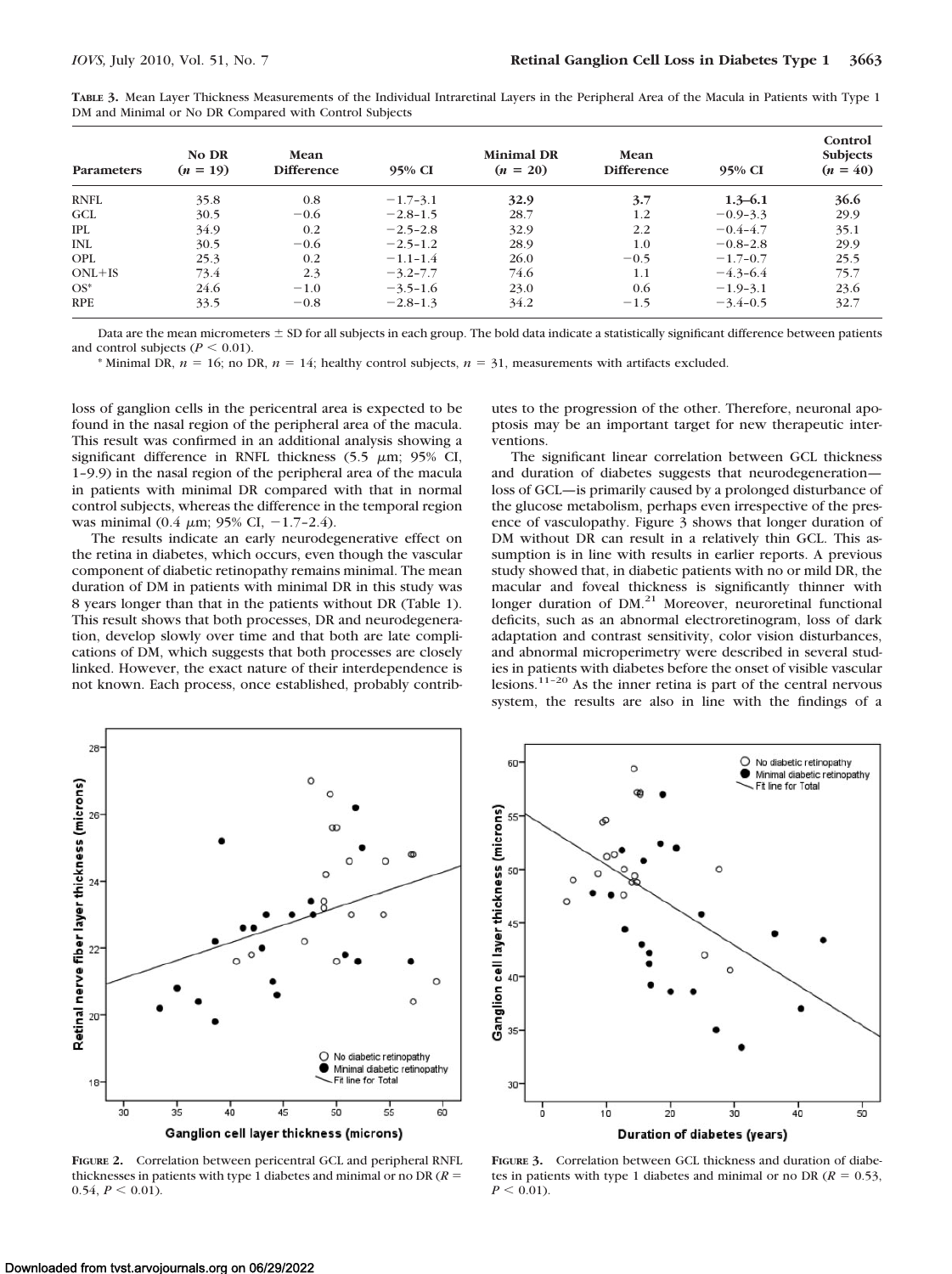**TABLE 4.** Standardized Regression Coefficients Derived from Multiple Linear Regression Analysis with Ganglion Cell Layer Thickness as the Dependent Variable

| Independent     | <b>Standardized</b> |      |
|-----------------|---------------------|------|
| <b>Variable</b> | <b>Coefficients</b> | P    |
| HbA1c           | 0.05                | 0.76 |
| Age             | 0.01                | 0.96 |
| <b>Sex</b>      | $-0.01$             | 0.93 |
| Duration DM     | $-0.38$             | 0.06 |
| DR status       | $-0.35$             | 0.03 |

 $R = 0.62$ ,  $P \le 0.01$ . Regression coefficients are presented in standardized (*z*-score) form.

previous study describing decreased functional connectivity and cognition in diabetic patients with and without microvascular complications. In this study, the authors hypothesized that chronic hyperglycemia, even in the absence of clinically detectable microvascular complications, can negatively affect cognitive functioning and cerebral communication.<sup>31</sup> Although the pathophysiological substrate is yet undefined, there is evidence that chronic hyperglycemia and not the number of hypoglycemic events is the cause of cognitive deterioration and structural brain changes in patients with diabetes.<sup>31-35</sup>

With the introduction of SD-OCT, regional differences in LT can be determined more reliably. TD-OCT (Stratus-OCT; Carl Zeiss Meditec, Dublin, CA) is limited because only six B-scans are obtained, and the data must be interpolated over relatively large areas. The faster scanning time and increased depth resolution of the SD-OCT allow for a substantial improvement of retinal thickness mapping resolution, with less movement artifacts. The results of this study substantially confirm those in a previous study with the Stratus-OCT, in which thinning of the inner retina was described in the same group of patients with type 1 diabetes and minimal DR.<sup>26</sup> Neurodegeneration seems to be a generalized process that occurs throughout the macular area and is not confined to local abnormalities, as is the case with funduscopically visible signs of retinopathy. However, the use of SD-OCT makes it possible to measure individual layers at higher resolution and indicates that the thinning of the inner retina in the macula is primarily due to loss of ganglion cells.

There are limitations to the present study. First, the grading of no or minimal background retinopathy was made by a single reader from a single set of stereoscopic central retinal photographs combined with clinical evaluation, instead of the gold standard—that is, seven-field stereo fundus photography read by independent, trained graders.<sup>36</sup> However, the patients definitely did not have advanced retinopathy, indicating that the results do apply to the earliest stage of DR.

Second, the HbA1c of the normal subjects was not known. Type 2 diabetes is often subclinical; therefore it cannot be excluded that some normal control subjects actually had type 2 diabetes and elevated blood sugar levels, although the prevalence of diabetes at this age is low. Also, the presence of undiagnosed diabetes would most likely lead to underestimation, not overestimation, of the difference in inner retinal thickness between patients and control subjects.

In summary, this study demonstrates selective loss of thickness of the GCL in the pericentral area and corresponding loss of RNFL thickness in the peripheral area of the macula in patients with type 1 diabetes and minimal DR compared with control subjects. These results support the concept that early DR includes a neurodegenerative component. The hypothesis that diabetes causes retinal neuropathy independent of retinopathy is intriguing (although larger studies are needed) and potentially links retinal neuropathy to other diabetic neuropathies.

#### *References*

- 1. Abu-El-Asrar AM, Dralands L, Missotten L, Al-Jadaan IA, Geboes K. Expression of apoptosis markers in the retinas of human subjects with diabetes. *Invest Ophthalmol Vis Sci.* 2004;45:2760 –2766.
- 2. Antonetti DA, Barber AJ, Bronson SK, et al. Diabetic retinopathy: seeing beyond glucose-induced microvascular disease. *Diabetes.* 2006;55:2401–2411.
- 3. Barber AJ, Lieth E, Khin SA, Antonetti DA, Buchanan AG, Gardner TW. Neural apoptosis in the retina during experimental and human diabetes: early onset and effect of insulin. *J Clin Invest.* 1998;102:783–791.
- 4. Barber AJ. A new view of diabetic retinopathy: a neurodegenerative disease of the eye. *Prog Neuropsychopharmacol Biol Psychiatry.* 2003;27:283–290.
- 5. Barber AJ, Antonetti DA, Kern TS, et al. The Ins2Akita mouse as a model of early retinal complications in diabetes. *Invest Ophthalmol Vis Sci.* 2005;46:2210 –2218.
- 6. Gastinger MJ, Singh RS, Barber AJ. Loss of cholinergic and dopaminergic amacrine cells in streptozotocin-diabetic rat and Ins2Akita-diabetic mouse retinas. *Invest Ophthalmol Vis Sci.* 2006; 47:3143–3150.
- 7. Gastinger MJ, Kunselman AR, Conboy EE, Bronson SK, Barber AJ. Dendrite remodeling and other abnormalities in the retinal ganglion cells of Ins2 Akita diabetic mice. *Invest Ophthalmol Vis Sci.* 2008;49:2635–2642.
- 8. Martin PM, Roon P, Van Ells TK, Ganapathy V, Smith SB. Death of retinal neurons in streptozotocin-induced diabetic mice. *Invest Ophthalmol Vis Sci.* 2004;45:3330 –3336.
- 9. Park SH, Park JW, Park SJ, et al. Apoptotic death of photoreceptors in the streptozotocin-induced diabetic rat retina. *Diabetologia.* 2003;46:1260 –1268.
- 10. Rungger-Brandle E, Dosso AA, Leuenberger PM. Glial reactivity, an early feature of diabetic retinopathy. *Invest Ophthalmol Vis Sci.* 2000;41:1971–1980.
- 11. Bearse MA Jr, Adams AJ, Han Y, et al. A multifocal electroretinogram model predicting the development of diabetic retinopathy. *Prog Retin Eye Res.* 2006;25:425– 448.
- 12. Bronson-Castain KW, Bearse MA Jr, Neuville J, et al. Adolescents with type 2 diabetes: early indications of focal retinal neuropathy, retinal thinning, and venular dilation. *Retina.* 2009;29:618 – 626.
- 13. Di Leo MA, Caputo S, Falsini B, et al. Nonselective loss of contrast sensitivity in visual system testing in early type I diabetes. *Diabetes Care.* 1992;15:620 – 625.
- 14. Dosso AA, Bonvin ER, Morel Y, Golay A, Assal JP, Leuenberger PM. Risk factors associated with contrast sensitivity loss in diabetic patients. *Graefes Arch Clin Exp Ophthalmol.* 1996;234:300 –305.
- 15. Fortune B, Schneck ME, Adams AJ. Multifocal electroretinogram delays reveal local retinal dysfunction in early diabetic retinopathy. *Invest Ophthalmol Vis Sci.* 1999;40:2638 –2651.
- 16. Hardy KJ, Lipton J, Scase MO, Foster DH, Scarpello JH. Detection of colour vision abnormalities in uncomplicated patients with type 1 diabetes with angiographically normal retinas. *Br J Ophthalmol.* 1992;76:461– 464.
- 17. Kurtenbach A, Flogel W, Erb C. Anomaloscope matches in patients with diabetes mellitus. *Graefes Arch Clin Exp Ophthalmol.* 2002; 240:79 – 84.
- 18. Lopes de Faria JM, Katsumi O, Cagliero E, Nathan D, Hirose T. Neurovisual abnormalities preceding the retinopathy in patients with long-term type 1 diabetes mellitus. *Graefes Arch Clin Exp Ophthalmol.* 2001;239:643– 648.
- 19. Ng JS, Bearse MA Jr, Schneck ME, Barez S, Adams AJ. Local diabetic retinopathy prediction by multifocal ERG delays over 3 years. *Invest Ophthalmol Vis Sci.* 2008;49:1622–1628.
- 20. Realini T, Lai MQ, Barber L. Impact of diabetes on glaucoma screening using frequency-doubling perimetry. *Ophthalmology.* 2004;111:2133–2136.
- 21. Asefzadeh B, Fisch BM, Parenteau CE, Cavallerano AA. Macular thickness and systemic markers for diabetes in individuals with no or mild diabetic retinopathy. *Clin Exp Ophthalmol.* 2008;36:455– 463.
- 22. Biallosterski C, van Velthoven ME, Michels RP, Schlingemann RO, DeVries JH, Verbraak FD. Decreased optical coherence tomogra-